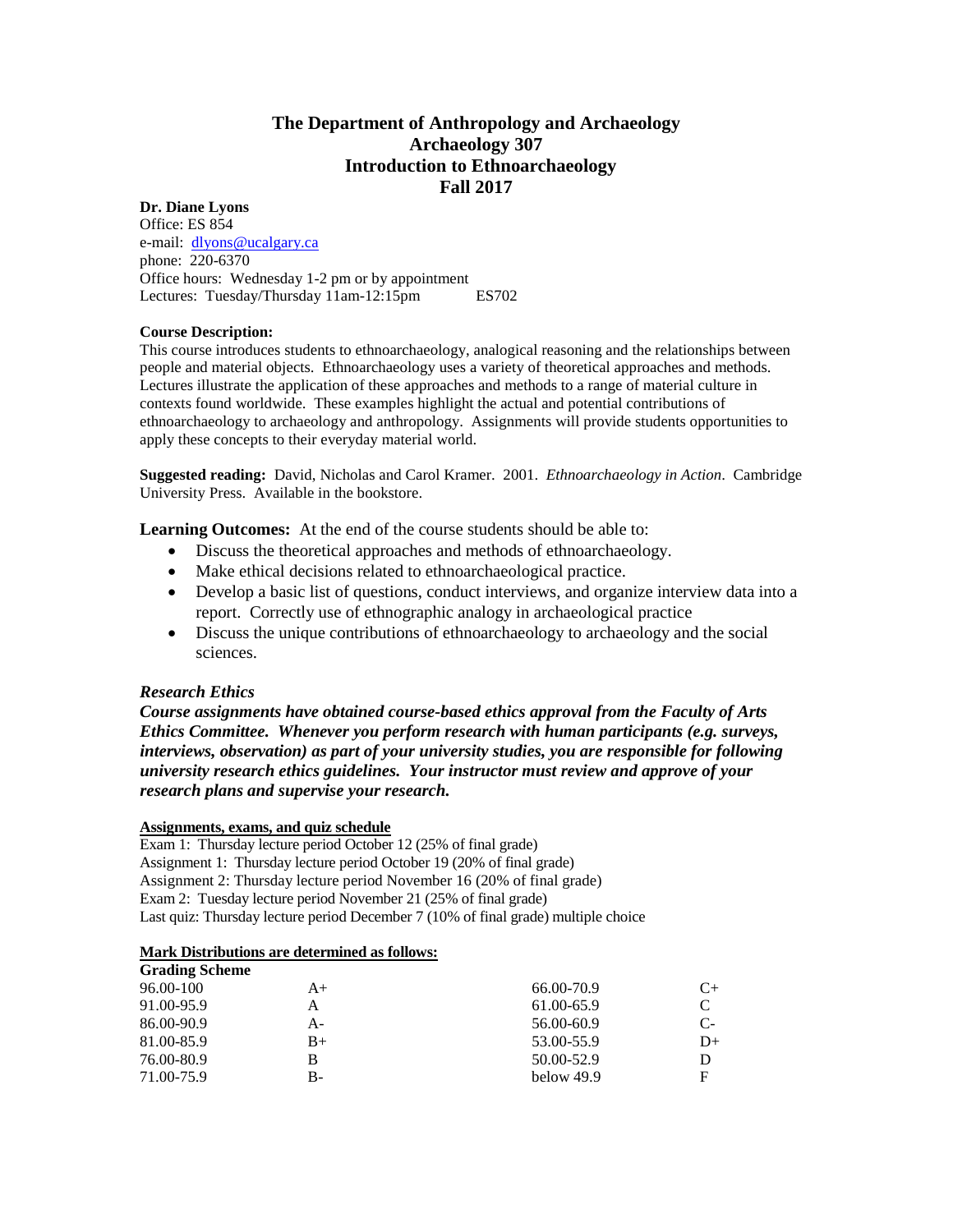#### **Assignments**

It is important that information gathered by observation or interview of informants be kept anonymous. The importance of informed consent and the ethics of conducting ethnoarchaeological research are discussed in Weeks 2 and 3. **CLASSES IN WEEKS 2 AND 3 ARE MANDATORY FOR ALL STUDENTS. This is a qualification of the Faculty of Art's ethical approval of this course and all students will be required to sign an attendance form in class.**

All data in assignments are marked by the instructor and returned to the student. Do not identify individuals by name. Refer to your informants only by a number, age, gender or other relevant but general information. All individuals observed or interviewed must be aware of the purpose of your study and provide voluntary consent. **Raw notes from interviews must be collected in hand-written form only.** The raw notes and signed consent forms will be collected, stored according to university ethics requirements for two years and later shredded in confidential shredding by the instructor. Handing in raw notes and consent forms to the instructor is a requirement for grading the assignment.

These assignments simulate an ethnoarchaeological study, but owing to the constraints of time and circumstance, they may not fit the precise definition of ethnoarchaeology as presented in your text. But you will be using ethnoarchaeological methods for a problem that archaeologists address. The purpose of the assignments is to develop interviewing skills including preparing questions to answer specific research goals, to conduct interviews and observations, to collate data, and to arrive at some conclusions.

Students do not need to pass every course component in order to pass the course, however, students must complete all elements of the course (quizzes, assignments, exams) in a diligent manner in order to complete the course.

Students are responsible for their own note taking. Powerpoint notes are minimal outlines and are not a substitute for in-class note taking (I do not publish images from classroom powerpoint presentations on D2L).

Missed exams and quizzes.Students who are unable to take a scheduled exam must contact the instructor by phone, email or in person preferably in advance of the scheduled exam to make necessary arrangements for a rewrite after providing a valid reason for their absence. I do not sit multiple sittings of exams. One makeup exam time will be provided for each exam at the convenience of the instructor within the week of the original scheduled exam if possible, but the format of the makeup may be quite different from the scheduled exam.

The use of notes, computers, cell-phones and other electronic devices are not allowed in exams and quizzes. While students can bring beverages to an exam, do not bring crunchy and smelly lunches or snacks because they are distracting to other students. Students are not allowed to tape, video-record or photograph lectures without written permission from the instructor.

Students who are unable to take a scheduled exam must contact the instructor by phone, email or in person in advance of the scheduled exam if possible to make necessary arrangements for a rewrite. **Exams will be scheduled at the convenience of the instructor and as close to the scheduled exam date as possible.** 

#### **Course Outline**

#### *CLASSES IN WEEKS 2 AND 3 ON ETHICS AND ANALOGICAL REASONING ARE MANDATORY AND STUDENTS MUST SIGN IN OR THEY CANNOT PROCEED TO DATA COLLECTION FOR ASSIGNMENTS 1 & 2. THIS IS PART OF THE FACULTY ETHICS APPROVAL FOR THIS COURSE. THESE LECTURES ARE NOTED IN RED BELOW.*

**Week 1: Background to Ethnoarchaeology September 12** Course introduction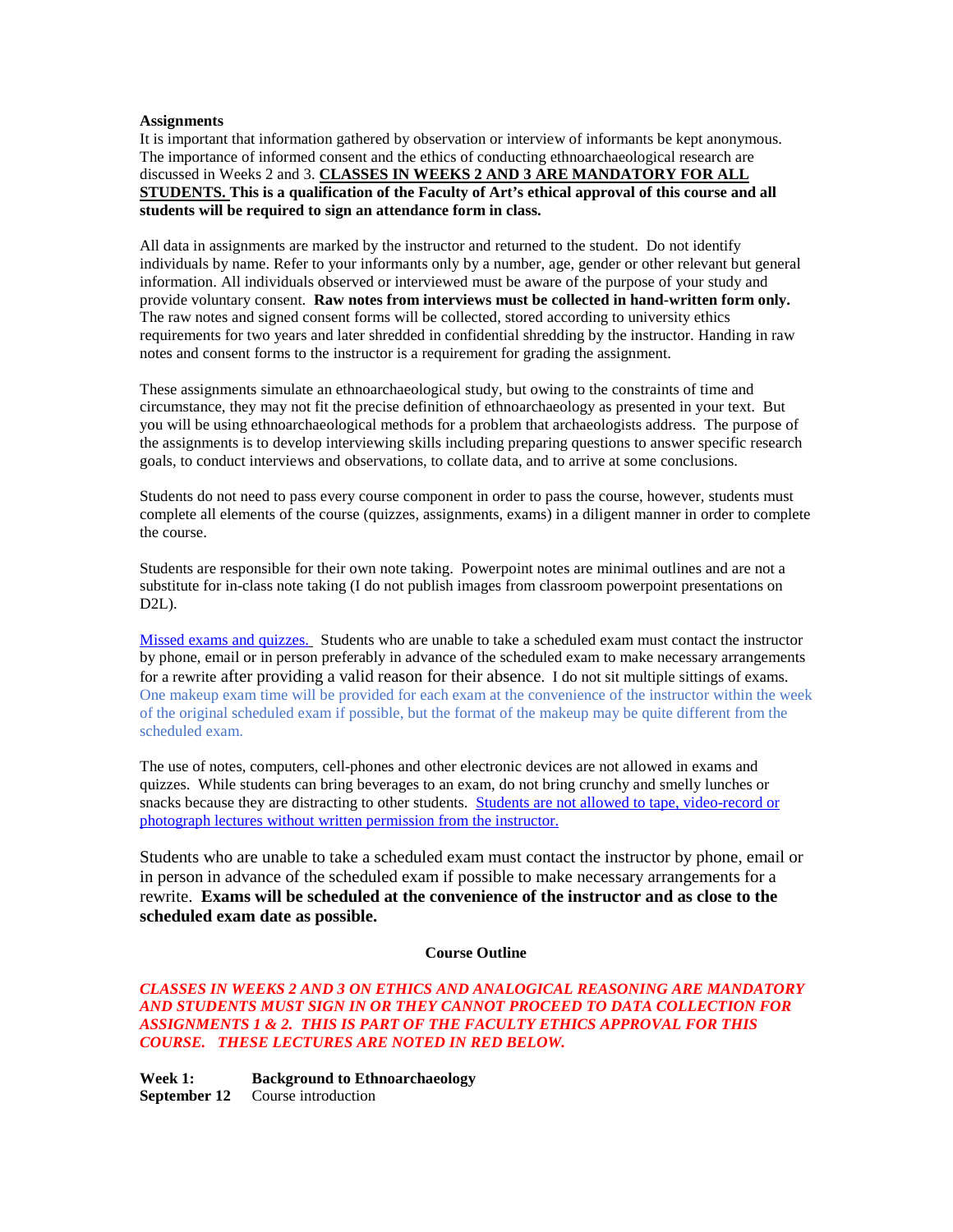| September 14                                  | Ethnoarchaeology: archaeological interpretation, cultural heritage and indigenous<br>knowledge                                                                                                                                          |  |  |
|-----------------------------------------------|-----------------------------------------------------------------------------------------------------------------------------------------------------------------------------------------------------------------------------------------|--|--|
| Week 2:<br>September 19                       | History of Ethnoarchaeology and Ethics; Analogical reasoning<br>Ethics and the issue of informed consent (AAA, SAA and SSHRC ethics guidelines)<br>Compulsory class: students must sign in.                                             |  |  |
| September 21                                  | Analogical reasoning and its appropriate use, beyond correlates<br>Compulsory classes: students must sign in to both classes                                                                                                            |  |  |
| Week 3:<br>September 26                       | <b>Ethnoarchaeological Method and Theory</b><br>Analogical reasoning continued with in-class study<br>Compulsory class: students must sign in.                                                                                          |  |  |
| September 28                                  | Methods: interview, observation, experimentation and analyses<br>Compulsory class: students must sign in.                                                                                                                               |  |  |
| Week 4:<br>September 3<br>September 5         | <b>Site formation Processes</b><br>Site Formation Processes (Middle Range Theory)<br>Site formation processes (Symbolic approaches)                                                                                                     |  |  |
| Week 5:<br>October 10                         | <b>Food and cuisine</b><br>Ethnoarchaeology of food storage in Alaska; challenging theories of the origins of<br>agriculture                                                                                                            |  |  |
| October 12                                    | <b>Exam 1 (25% of final grade: Thursday class covering material from</b><br><b>Weeks</b> 1-5)                                                                                                                                           |  |  |
| Week 6:<br>October 17<br>October 19           | Ethnoarchaeology: contributions to the study of food and cuisine continued<br>Food and social identity: gender, age and status<br>Feasting and drinking: politics of food<br>Assignment 1 is due in Thursday class (20% of final grade) |  |  |
| Week 7:<br>October 24<br>October 26           | <b>Ceramic Ethnoarchaeology</b><br>Testing archaeological method and theory<br>Ceramics continued                                                                                                                                       |  |  |
| Week 8:<br>October 31<br>November 2           | Ethnoarchaeology of architecture and cultural landscapes<br>Architecture and constituting histories<br>Social memory and cultural landscapes                                                                                            |  |  |
| Week 9:<br>November 7<br>November 9           | <b>Ethnoarchaeology of Technology</b><br>hide workers, metal workers<br>transmission of cultural knowledge                                                                                                                              |  |  |
| <b>Week 10:</b><br>November 16                | <b>Chaîne Opératoire</b><br>technological style: chaîne opératoire<br>Assignment 2 is due! (20% of final grade)                                                                                                                         |  |  |
| <b>Week 11:</b><br>November 21                | <b>Ethnoarchaeology of Trade and Exchange</b><br><b>Exam 2 (25% of final grade Tuesday class covering material from</b>                                                                                                                 |  |  |
| November 23                                   | <b>Weeks 6-10)</b><br>Trade and exchange                                                                                                                                                                                                |  |  |
| <b>Week 12:</b><br>November 28<br>November 30 | <b>Trade continued; Ethnoarchaeology of Ritual</b><br>Trade and exchange continued<br>Shrines and processions                                                                                                                           |  |  |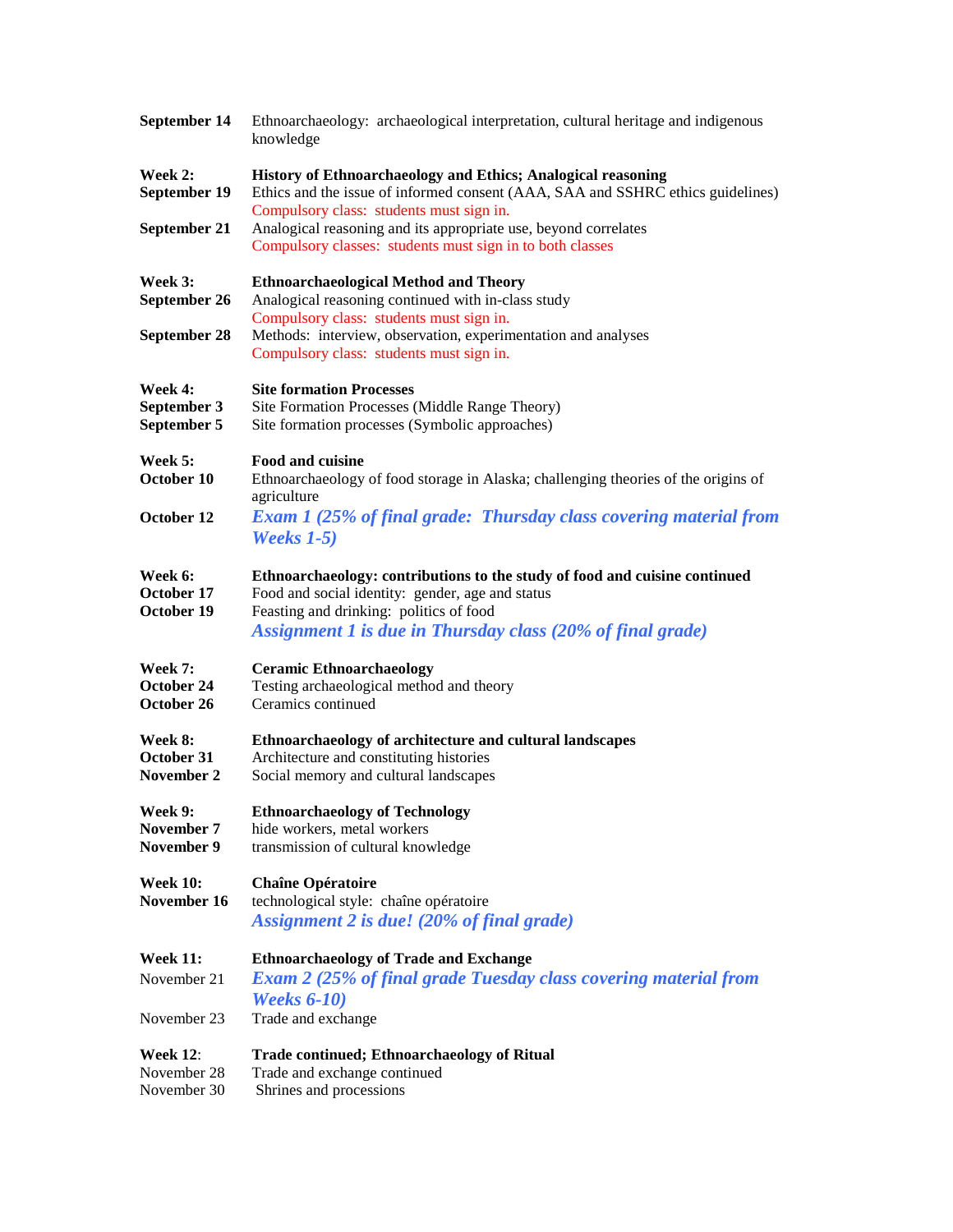# **Week 13: Mortuary practices**<br>December 5 **Mortuary practices**

Mortuary practices December 7 *Last Quiz (10% of final grade and covering material from Weeks 12- 13)*

#### **PLAGIARISM AND CHEATING**

Plagiarism: "to steal and pass off the ideas or words of another as one's own" (Webster's). Plagiarism will not be tolerated and will automatically result in a failing grade for the submission. Any student caught plagiarizing will also be subject to additional University sanctions. Students are expected to be familiar with the Department of Anthropology and Archaeology's policy on intellectual honesty

#### **DEFERRED EXAMS:**

A student who is absent from a test for legitimate reasons must discuss an alternative course of action with the instructor. The instructor at their discretion may transfer the percentage weight for the test to the final examination, if there is a final examination in the course, set another test, etc. An instructor will normally make this decision on the basis of verbal information provided by the student. In the event that an instructor feels that they cannot judge the veracity of the information provided, Students must be aware that they are responsible for payment of any charge associated with the medical assessment and documentation as this service falls outside the realm of services provided by the Provincial Health Care Plan. Deferral of the final exam requires Registrar approval.

#### **ACADEMIC ACCOMMODATIONS**

#### <http://www.ucalgary.ca/access/accommodations/policy>

Students needing an Accommodation because of a Disability or medical condition should communicate this need to Student Accessibility Services in accordance with the Procedure for Accommodations for Students with Disabilities

Students needing an Accommodation based on a Protected Ground other than Disability, should communicate this need, preferably in writing, to the instructor of this course.

#### **ACADEMIC INTEGRITY**

Academic integrity is essential to the pursuit of learning and scholarship in a university, and to ensuring that a degree from the University of Calgary is a strong signal of each student's individual academic achievements. As a result, the University treats cases of cheating and plagiarism very seriously. Non-academic integrity also constitutes an important component of this program.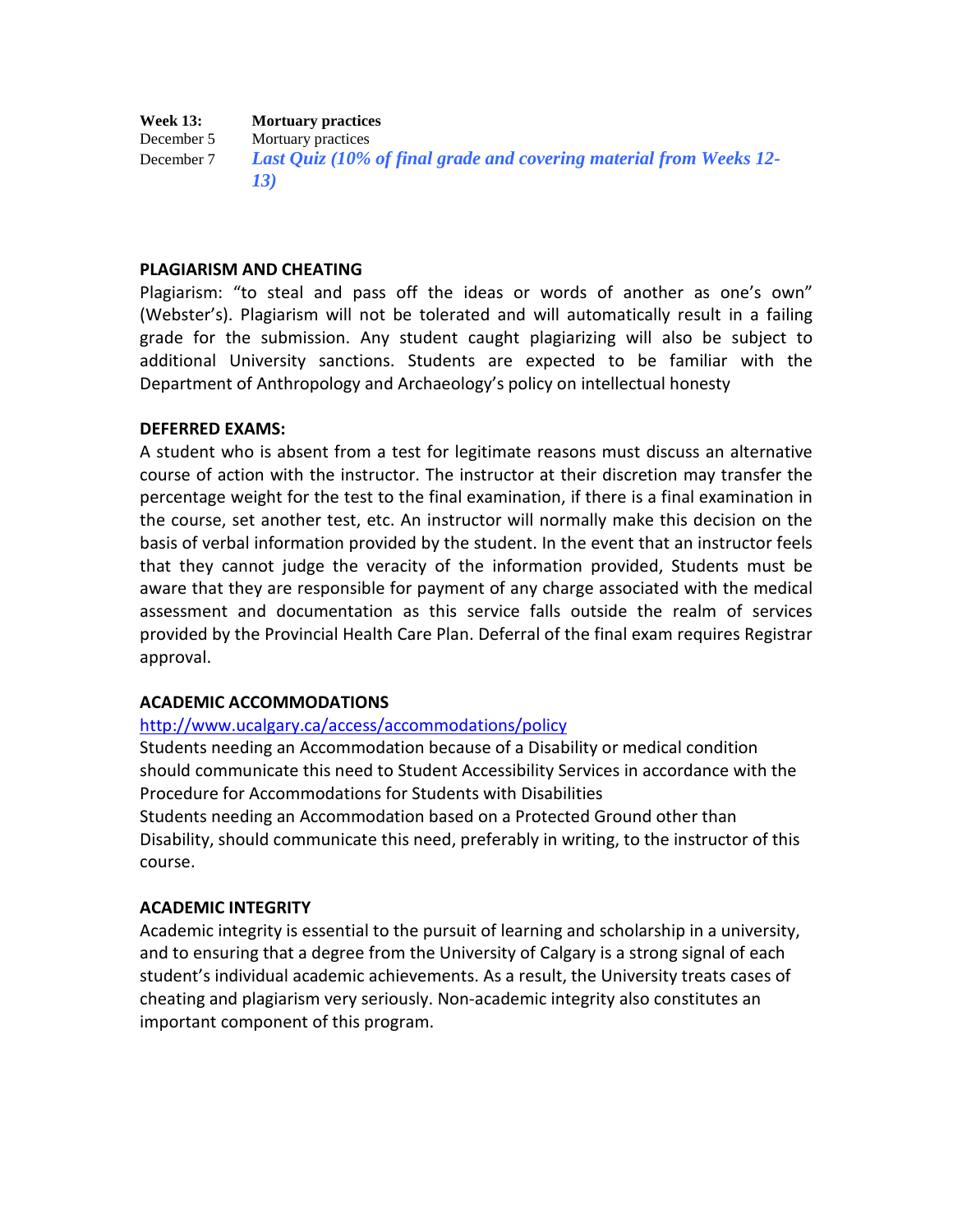For detailed information on what constitutes academic and non-academic misconduct, please refer to the following link: [http://www.ucalgary.ca/pubs/calendar/current/k-2-](http://www.ucalgary.ca/pubs/calendar/current/k-2-1.html) [1.html](http://www.ucalgary.ca/pubs/calendar/current/k-2-1.html)

All suspected cases of academic and non-academic misconduct will be investigated following procedures outlined in the University Calendar. If you have questions or concerns about what constitutes appropriate academic behavior or appropriate research and citation methods, you are expected to seek out additional information on academic integrity from your instructor or from other institutional resources.

Where there is a criminal act involved in plagiarism, cheating or other academic misconduct, e.g., theft (taking another student's paper from their possession, or from the possession of a faculty member without permission), breaking and entering (forcibly entering an office to gain access to papers, grades or records), forgery, personation and conspiracy (impersonating another student by agreement and writing their paper) and other such offences under the Criminal Code of Canada, the University may take legal advice on the appropriate response and, where appropriate, refer the matter to the police, in addition to or in substitution for any action taken under these regulations by the University

# **TEACHING EVALUATIONS / USRIS (Universal Student Ratings of Instruction)**

At the University of Calgary, feedback provided by students through the Universal Student Ratings of Instruction (USRI) survey provides valuable information to help with evaluating instruction, enhancing learning and teaching, and selecting courses. **Your responses make a difference, please participate!** Website: http://www.ucalgary.ca/usri/

## **Writing Across the Curriculum**

Writing skills are not exclusive to English courses and, in fact, should cross all disciplines. The University supports the belief that throughout their University careers, students should be taught how to write well so that when they graduate their writing abilities will be far above the minimal standards required at entrance. Consistent with this belief, students are expected to do a substantial amount of writing in their University courses and, where appropriate, members of faculty can and should use writing and the grading thereof as a factor in the evaluation of student work. The services provided by the Writing Support, part of the Student Success Centre, can be utilized by all undergraduate and graduate students who feel they require further assistance

**Emergency Evacuation Assembly Points**: In the event of an emergency that requires evacuation, please refer to the following link to become familiar with the assembly points for the class[: http://www.ucalgary.ca/emergencyplan/assemblypoints](http://www.ucalgary.ca/emergencyplan/assemblypoints)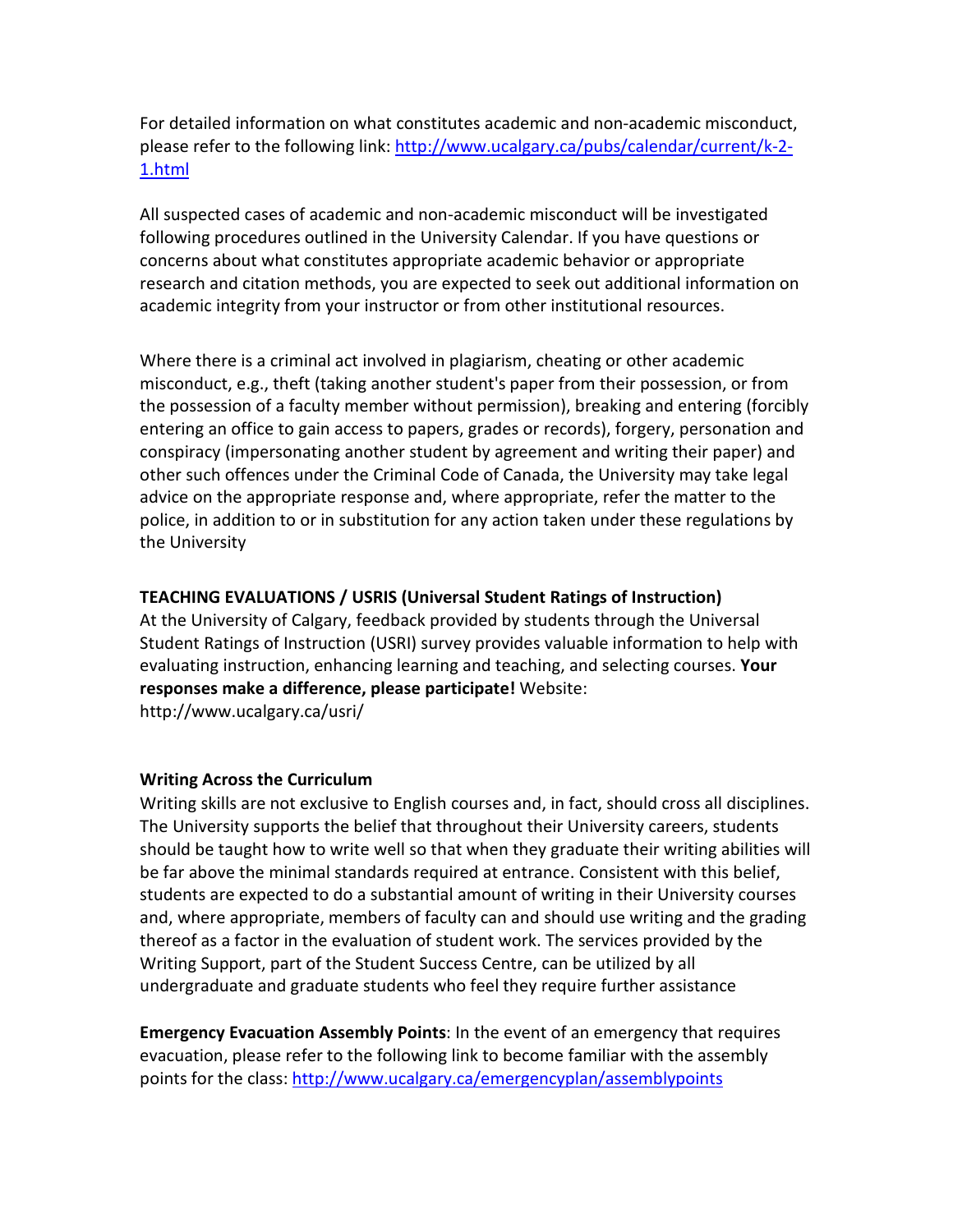# **Freedom of Information and Protection of Privacy Act: Freedom of Information and Protection of Privacy Act**

The University of Calgary is committed to protecting the privacy of individuals who work and study at the University or who otherwise interact with the University in accordance with the standards set out in the Freedom of Information and Protection of Privacy Act. Please refer to the following link for detailed information:

# <http://www.ucalgary.ca/legalservices/foip>

The Department of Anthropology and Archaeology's FOIP (Freedom of Information and Privacy) policy requires all reports/examinations to be returned to students during class time or the instructor's office hours. Any term work not picked up will be placed in the Anthropology and Archaeology Office (ES620) for distribution. Any student not wishing to have their work placed in the office must make alternative arrangements with the course instructor early in the term.

**Safewalk Information:** Campus Security, in partnership with the Students' Union, provides the Safewalk service, 24 hours a day to any location on Campus including the LRT, parking lots, bus zones and University residences. Contact Campus Security at (403) 220-5333 or use a help phone, and Safewalkers or a Campus Security Officer will accompany you to your campus destination.

**Faculty of Arts Program Advising and Student Information Resources:** Have a question, but not sure where to start? Arts Students' Centre

The Faculty of Arts Students' Centre is the overall headquarters for undergraduate programs in the Faculty of Arts. The key objective of this office is to connect students with whatever academic assistance that they require.

In addition to housing the Associate Dean, Undergraduate Programs and Student Affairs and the Associate Dean for Teaching and Learning, the Arts Students' Centre is the specific home to:

- program advising
- the Faculty's Co-operative Education Program
- the Arts and Science Honours Academy
- the Faculty's Interdisciplinary Programs
- a Student Help Desk

Location: Social Sciences Room 102 Phone: 403.220.3580

Email: [ascarts@ucalgary.ca](http://ucalgary.ca/pubs/calendar/current/ascarts@ucalgary.ca)

Website: [arts.ucalgary.ca/undergraduate/](http://arts.ucalgary.ca/undergraduate/)

For registration (add/drop/swap), paying fees and assistance with your Student Centre, contact Enrolment Services at (403) 210-ROCK [7625] or visit them at the MacKimmie Library Block.

Contacts for Students Union Representatives for the Faculty of Arts:

arts1@su.ucalgary.ca

arts2@su.ucalgary.ca

arts3@su.ucalgary.ca